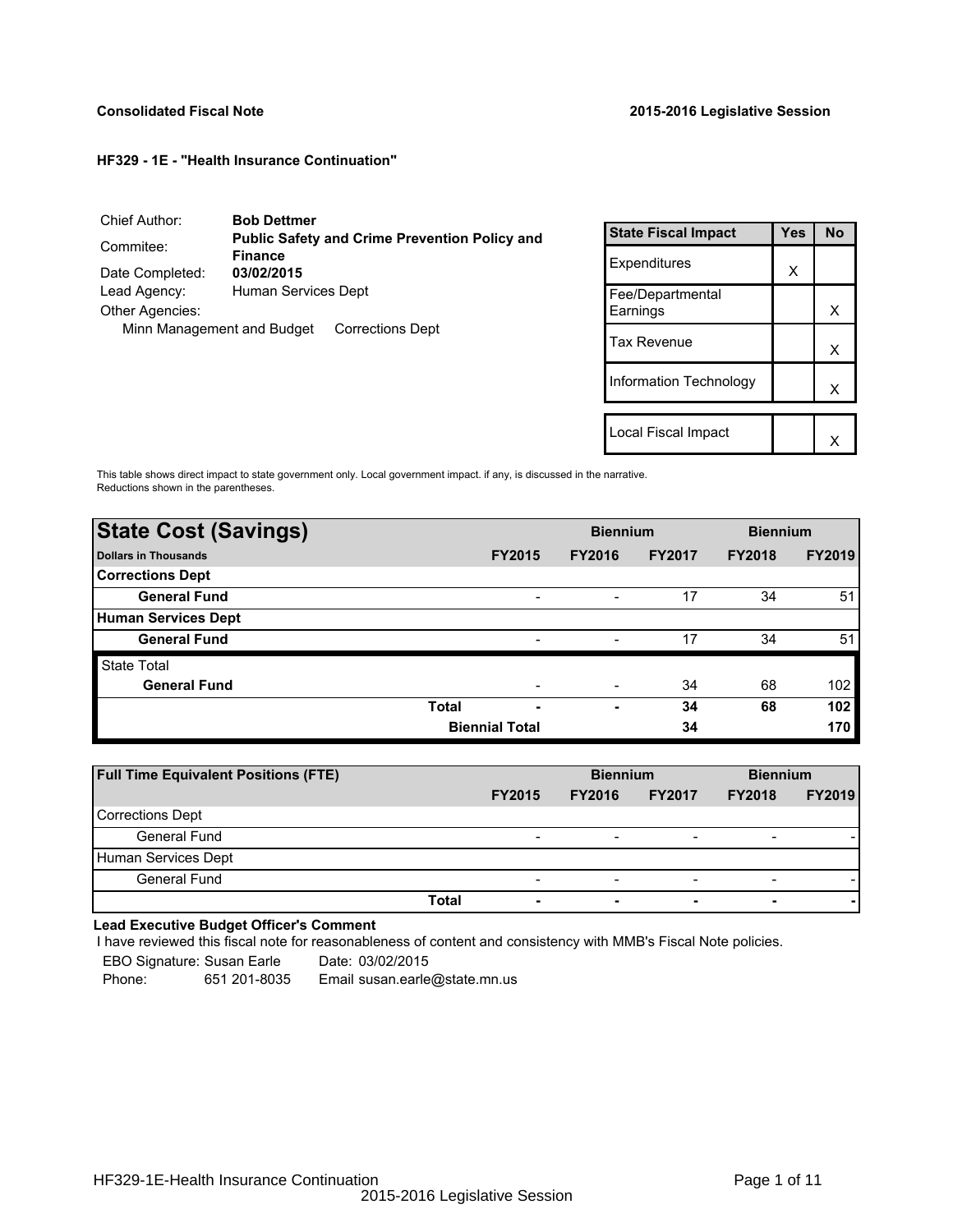This table shows direct impact to state government only. Local government impact, if any, is discussed in the narrative. Reductions are shown in parentheses.

\*Transfers In/Out and Absorbed Costs are only displayed when reported.

| State Cost (Savings) = 1-2                        |              | <b>Biennium</b>          |                          | <b>Biennium</b>          |                |               |
|---------------------------------------------------|--------------|--------------------------|--------------------------|--------------------------|----------------|---------------|
| <b>Dollars in Thousands</b>                       |              | <b>FY2015</b>            | <b>FY2016</b>            | <b>FY2017</b>            | <b>FY2018</b>  | <b>FY2019</b> |
| <b>Corrections Dept</b>                           |              |                          |                          |                          |                |               |
| <b>General Fund</b>                               |              | $\blacksquare$           | $\overline{\phantom{a}}$ | 17                       | 34             | 51            |
| Human Services Dept                               |              |                          |                          |                          |                |               |
| <b>General Fund</b>                               |              | $\overline{\phantom{0}}$ | $\overline{\phantom{0}}$ | 17                       | 34             | 51            |
|                                                   | <b>Total</b> |                          |                          | 34                       | 68             | 102           |
|                                                   |              | <b>Biennial Total</b>    |                          | 34                       |                | 170           |
| 1 - Expenditures, Absorbed Costs*, Transfers Out* |              |                          |                          |                          |                |               |
| <b>Corrections Dept</b>                           |              |                          |                          |                          |                |               |
| General Fund                                      |              | $\overline{\phantom{a}}$ | -                        | 17                       | 34             | 51            |
| Human Services Dept                               |              |                          |                          |                          |                |               |
| <b>General Fund</b>                               |              | $\overline{\phantom{0}}$ | $\overline{a}$           | 17                       | 34             | 51            |
|                                                   | <b>Total</b> |                          |                          | 34                       | 68             | 102           |
|                                                   |              | <b>Biennial Total</b>    |                          | 34                       |                | 170           |
| 2 - Revenues, Transfers In*                       |              |                          |                          |                          |                |               |
| <b>Corrections Dept</b>                           |              |                          |                          |                          |                |               |
| General Fund                                      |              | $\overline{\phantom{a}}$ | $\overline{\phantom{a}}$ | $\overline{\phantom{a}}$ |                |               |
| Human Services Dept                               |              |                          |                          |                          |                |               |
| <b>General Fund</b>                               |              |                          | -                        |                          | $\blacksquare$ |               |
|                                                   | <b>Total</b> |                          |                          |                          | $\blacksquare$ |               |
|                                                   |              | <b>Biennial Total</b>    |                          |                          |                |               |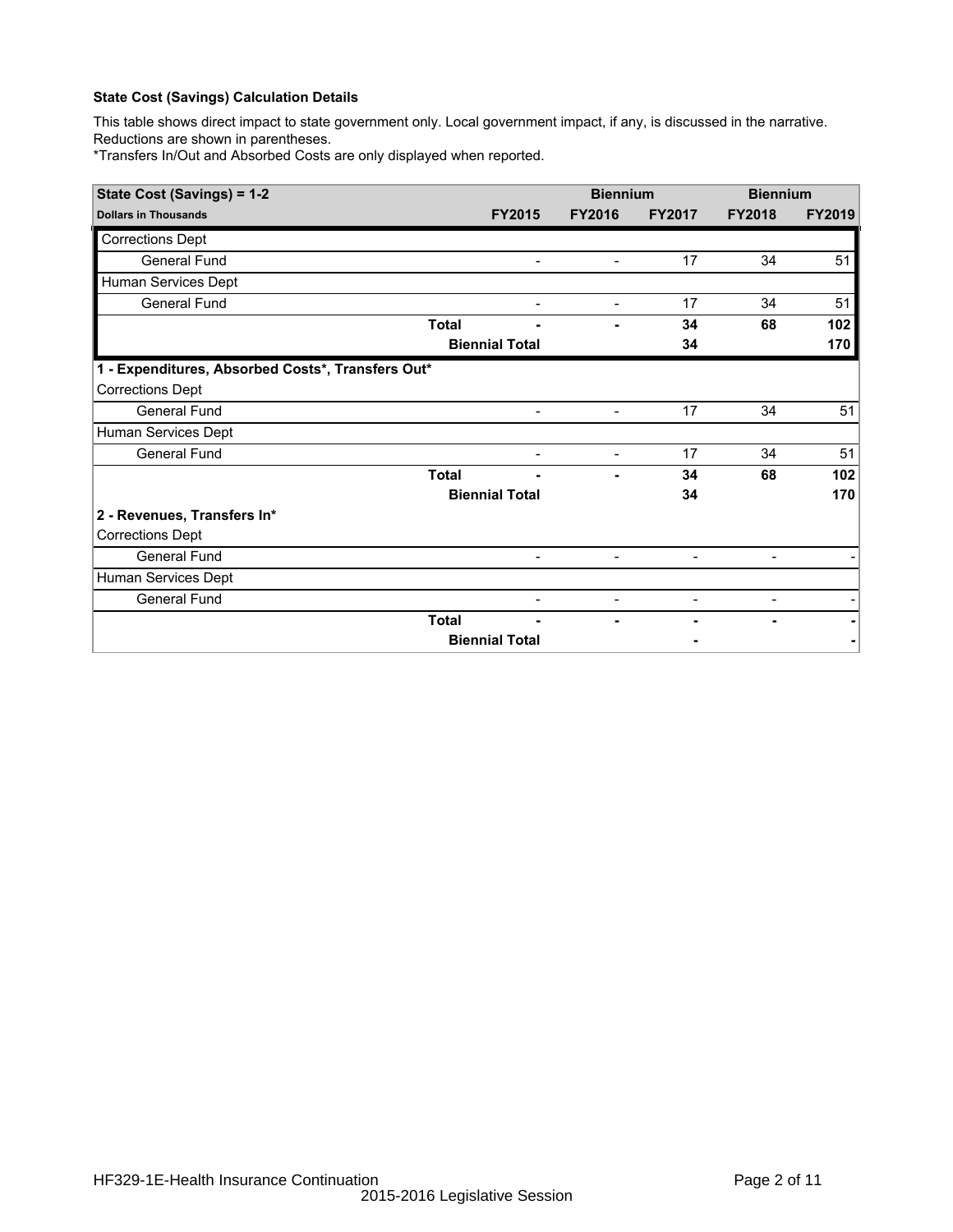**HF329 - 1E - "Health Insurance Continuation"**

| Chief Author:<br>Commitee:            | <b>Bob Dettmer</b><br><b>Public Safety and Crime Prevention Policy and Finance</b> | <b>State Fiscal Impact</b>   | <b>Yes</b> | <b>No</b> |
|---------------------------------------|------------------------------------------------------------------------------------|------------------------------|------------|-----------|
| Date Completed: 03/02/2015<br>Agency: | Minn Management and Budget                                                         | Expenditures                 |            | X         |
|                                       |                                                                                    | Fee/Departmental<br>Earnings |            | X         |
|                                       |                                                                                    | <b>Tax Revenue</b>           |            | X         |
|                                       |                                                                                    | Information Technology       |            | X         |
|                                       |                                                                                    | Local Fiscal Impact          |            | X         |

This table shows direct impact to state government only. Local government impact. if any, is discussed in the narrative. Reductions shown in the parentheses.

| <b>State Cost (Savings)</b> |               | <b>Biennium</b> |                          | <b>Biennium</b> |               |
|-----------------------------|---------------|-----------------|--------------------------|-----------------|---------------|
| <b>Dollars in Thousands</b> | <b>FY2015</b> | <b>FY2016</b>   | <b>FY2017</b>            | <b>FY2018</b>   | <b>FY2019</b> |
| Total                       | ۰             |                 | $\overline{\phantom{0}}$ | -               |               |
| <b>Biennial Total</b>       |               |                 | $\overline{\phantom{a}}$ |                 |               |
|                             |               |                 |                          |                 |               |

| <b>Full Time Equivalent Positions (FTE)</b> |       | <b>Biennium</b>          |               | <b>Biennium</b>          |                          |               |
|---------------------------------------------|-------|--------------------------|---------------|--------------------------|--------------------------|---------------|
|                                             |       | <b>FY2015</b>            | <b>FY2016</b> | <b>FY2017</b>            | <b>FY2018</b>            | <b>FY2019</b> |
|                                             | Total | $\overline{\phantom{0}}$ |               | $\overline{\phantom{0}}$ | $\overline{\phantom{0}}$ |               |

# **Executive Budget Officer's Comment**

I have reviewed this fiscal note for reasonableness of content and consistency with MMB's Fiscal Note policies.

EBO Signature: Christopher Zempel<br>
Phone: 651 201-8214 Email Chris.Zempel@state.n

Phone: 651 201-8214 Email Chris.Zempel@state.mn.us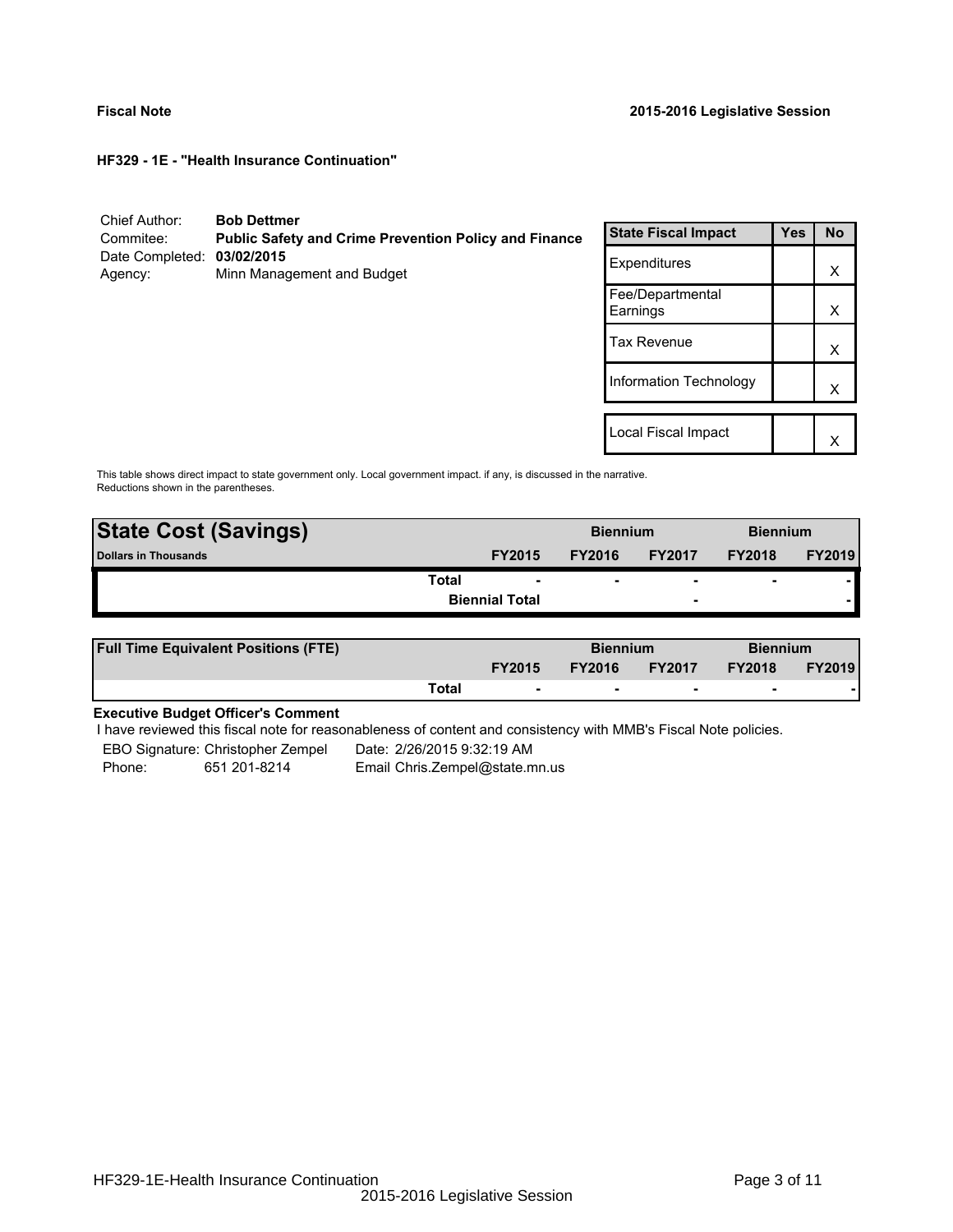This table shows direct impact to state government only. Local government impact, if any, is discussed in the narrative. Reductions are shown in parentheses.

\*Transfers In/Out and Absorbed Costs are only displayed when reported.

| State Cost (Savings) = 1-2                        |              |                       | <b>Biennium</b>          |                          | <b>Biennium</b> |               |
|---------------------------------------------------|--------------|-----------------------|--------------------------|--------------------------|-----------------|---------------|
| <b>Dollars in Thousands</b>                       |              | <b>FY2015</b>         | <b>FY2016</b>            | <b>FY2017</b>            | <b>FY2018</b>   | <b>FY2019</b> |
|                                                   | <b>Total</b> | -                     |                          | ۰                        |                 |               |
|                                                   |              | <b>Biennial Total</b> |                          | ٠                        |                 |               |
| 1 - Expenditures, Absorbed Costs*, Transfers Out* |              |                       |                          |                          |                 |               |
|                                                   | <b>Total</b> | -                     | ۰.                       | $\overline{\phantom{0}}$ |                 |               |
|                                                   |              | <b>Biennial Total</b> |                          | ۰                        |                 |               |
| 2 - Revenues, Transfers In*                       |              |                       |                          |                          |                 |               |
|                                                   | <b>Total</b> | ٠                     | $\overline{\phantom{a}}$ | ٠                        |                 |               |
|                                                   |              | <b>Biennial Total</b> |                          | ٠                        |                 |               |

#### **Bill Description**

This bill would require DHS and DOC to continue employer contributions for medical and dental benefits to a DHS employee who is a member of the Minnesota State Retirement System (MSRS) General Employee Retirement Plan or MSRS Correctional Employee Retirement Plan, and who is assaulted by a client or patient under the control of the Commissioner of Human Services, and is determined to be totally and permanently disabled under laws governing the MSRS. Benefits would continue to the individual and any dependents until the person reaches age 65, provided the person makes the required employee contribution.

#### **Assumptions**

Though this language is in MS 43A, over which MMB has responsiblity, any additional effort or costs incurred as a result of the enactment of legislation would be borne by DHS and/or DOC respectively. There is no impact to MMB.

## **Expenditure and/or Revenue Formula**

## **Long-Term Fiscal Considerations**

**Local Fiscal Impact**

**References/Sources**

**Agency Contact:** Micah Intermill (651) 201-8044

**Agency Fiscal Note Coordinator Signature:** Dennis Munkwitz **Date:** 2/26/2015 9:31:00 AM

**Phone:** 651 201-8004 **Email:** Dennis.Munkwitz@state.mn.us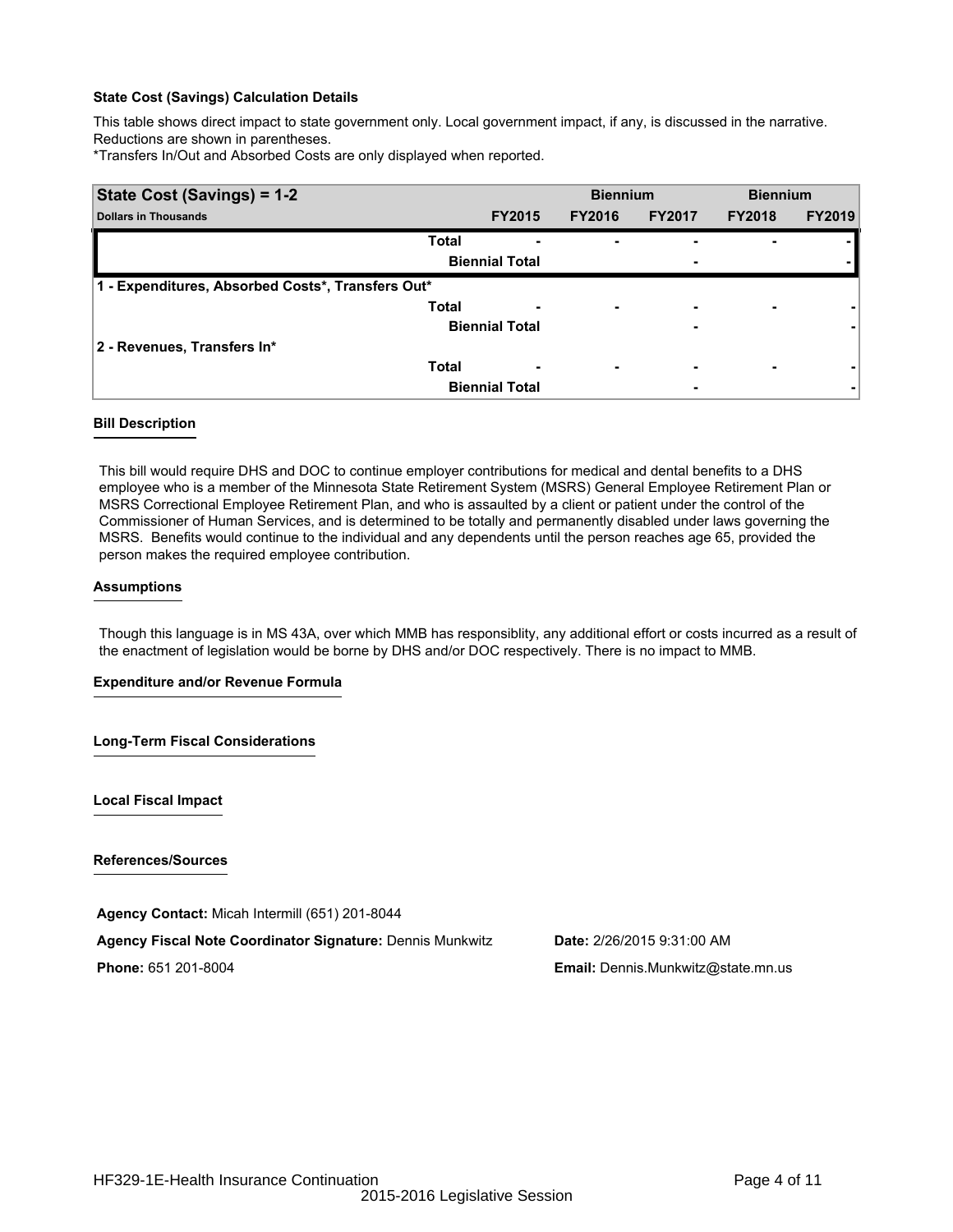**HF329 - 1E - "Health Insurance Continuation"**

| Chief Author:<br>Commitee: | <b>Bob Dettmer</b><br><b>Public Safety and Crime Prevention Policy and Finance</b> | <b>State Fiscal Impact</b>   | <b>Yes</b> | <b>No</b> |
|----------------------------|------------------------------------------------------------------------------------|------------------------------|------------|-----------|
| Date Completed:<br>Agency: | 03/02/2015<br>Human Services Dept                                                  | Expenditures                 | X          |           |
|                            |                                                                                    | Fee/Departmental<br>Earnings |            | X         |
|                            |                                                                                    | <b>Tax Revenue</b>           |            | X         |
|                            |                                                                                    | Information Technology       |            | X         |
|                            |                                                                                    |                              |            |           |
|                            |                                                                                    | Local Fiscal Impact          |            | x         |

This table shows direct impact to state government only. Local government impact. if any, is discussed in the narrative. Reductions shown in the parentheses.

| <b>State Cost (Savings)</b> |                       |                          | <b>Biennium</b> |               | <b>Biennium</b> |               |
|-----------------------------|-----------------------|--------------------------|-----------------|---------------|-----------------|---------------|
| <b>Dollars in Thousands</b> |                       | <b>FY2015</b>            | <b>FY2016</b>   | <b>FY2017</b> | <b>FY2018</b>   | <b>FY2019</b> |
| <b>General Fund</b>         |                       | $\overline{\phantom{0}}$ | -               |               | 34              | 51            |
|                             | <b>Total</b>          | $\overline{\phantom{a}}$ |                 |               | 34              | 51            |
|                             | <b>Biennial Total</b> |                          |                 | 17            |                 | 85            |
|                             |                       |                          |                 |               |                 |               |

| <b>Full Time Equivalent Positions (FTE)</b> |                                   |               | <b>Biennium</b>          |                          | <b>Biennium</b> |
|---------------------------------------------|-----------------------------------|---------------|--------------------------|--------------------------|-----------------|
|                                             | <b>FY2015</b>                     | <b>FY2016</b> | <b>FY2017</b>            | <b>FY2018</b>            | <b>FY2019</b>   |
| General Fund                                | -                                 | -             | $\overline{\phantom{0}}$ | $\overline{\phantom{0}}$ |                 |
|                                             | Total<br>$\overline{\phantom{a}}$ |               |                          | $\overline{\phantom{0}}$ |                 |

# **Executive Budget Officer's Comment**

I have reviewed this fiscal note for reasonableness of content and consistency with MMB's Fiscal Note policies.

EBO Signature: Susan Earle Date: 3/2/2015 12:01:08 PM

Phone: 651 201-8035 Email susan.earle@state.mn.us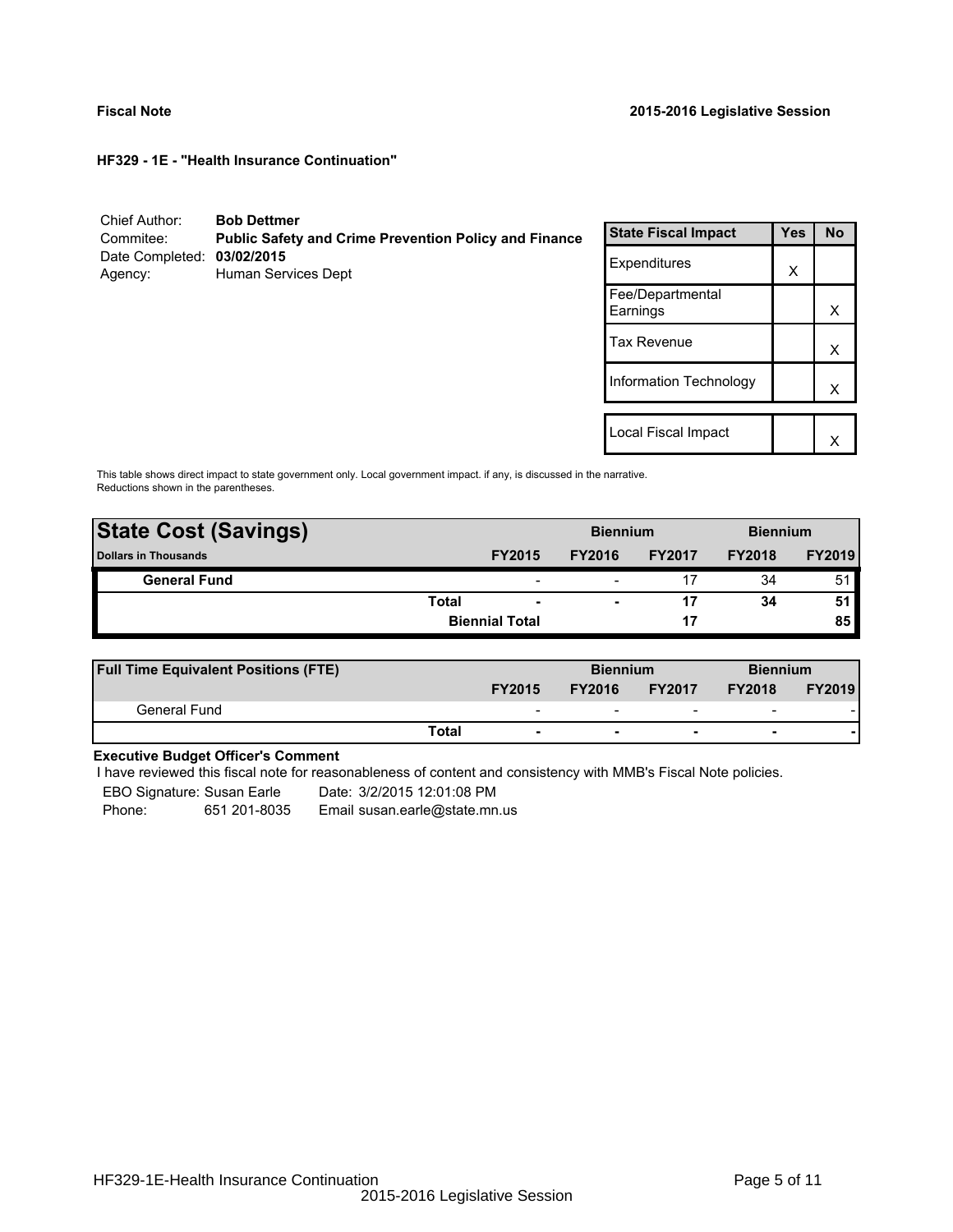This table shows direct impact to state government only. Local government impact, if any, is discussed in the narrative. Reductions are shown in parentheses.

\*Transfers In/Out and Absorbed Costs are only displayed when reported.

| State Cost (Savings) = 1-2                        |              |                       |               | <b>Biennium</b> | <b>Biennium</b> |               |  |
|---------------------------------------------------|--------------|-----------------------|---------------|-----------------|-----------------|---------------|--|
| <b>Dollars in Thousands</b>                       |              | <b>FY2015</b>         | <b>FY2016</b> | <b>FY2017</b>   | <b>FY2018</b>   | <b>FY2019</b> |  |
| <b>General Fund</b>                               |              |                       |               | 17              | 34              | 51            |  |
|                                                   | <b>Total</b> |                       |               | 17              | 34              | 51            |  |
|                                                   |              | <b>Biennial Total</b> |               | 17              |                 | 85            |  |
| 1 - Expenditures, Absorbed Costs*, Transfers Out* |              |                       |               |                 |                 |               |  |
| <b>General Fund</b>                               |              |                       |               | 17              | 34              | 51            |  |
|                                                   | <b>Total</b> | -                     | ۰             | 17              | 34              | 51            |  |
|                                                   |              | <b>Biennial Total</b> |               | 17              |                 | 85            |  |
| 2 - Revenues, Transfers In*                       |              |                       |               |                 |                 |               |  |
| <b>General Fund</b>                               |              |                       |               |                 |                 |               |  |
|                                                   | <b>Total</b> | ٠                     | ۰             |                 | ۰               | ۰             |  |
|                                                   |              | <b>Biennial Total</b> |               |                 |                 |               |  |

## **Bill Description**

This bill will require DHS to continue employer contributions for medical and dental benefits to a DHS employee who is a member of the Minnesota State Retirement System (MSRS) General Employee Retirement Plan or MSRS Correctional Employee Retirement Plan, and who is assaulted by a client or patient under the control of the Commissioner of Human Services, and is determined to be totally and permanently disabled under laws governing the MSRS. Benefits would continue to the individual and any dependents until the person reaches age 65, provided the person makes the required employee contributions.

## **Assumptions**

- $_{\bullet}$  The employer contribution for health and dental insurance in FY 2015 is \$17,045 for family/dependent coverage. This rate is used for all future fiscal years.
- $_{\bullet}$  Every employee have family/dependent coverage
- In order to be eligible for the provisions in this bill, employees must be determined totally and permanently disabled according to the MSRS definition in MS 352.01, subd.17 ●
- Average time between assaults that result in MSRS permanent and total disability: 362 days\* ●
- $_{\bullet}$  Average time from an assault to MSRS disability certification: 714 days\*
- An employee assaulted on July 1, 2015 would be eligible for the provisions in this bill. ●

\* Based on records of staff assaults resulting total and permanent disability according to MSRS for the previous 15 years.

## **Expenditure and/or Revenue Formula**

| <b>Annual Employer Contributions</b>    |          |
|-----------------------------------------|----------|
| Health Insurance Contributions - Family | \$16.388 |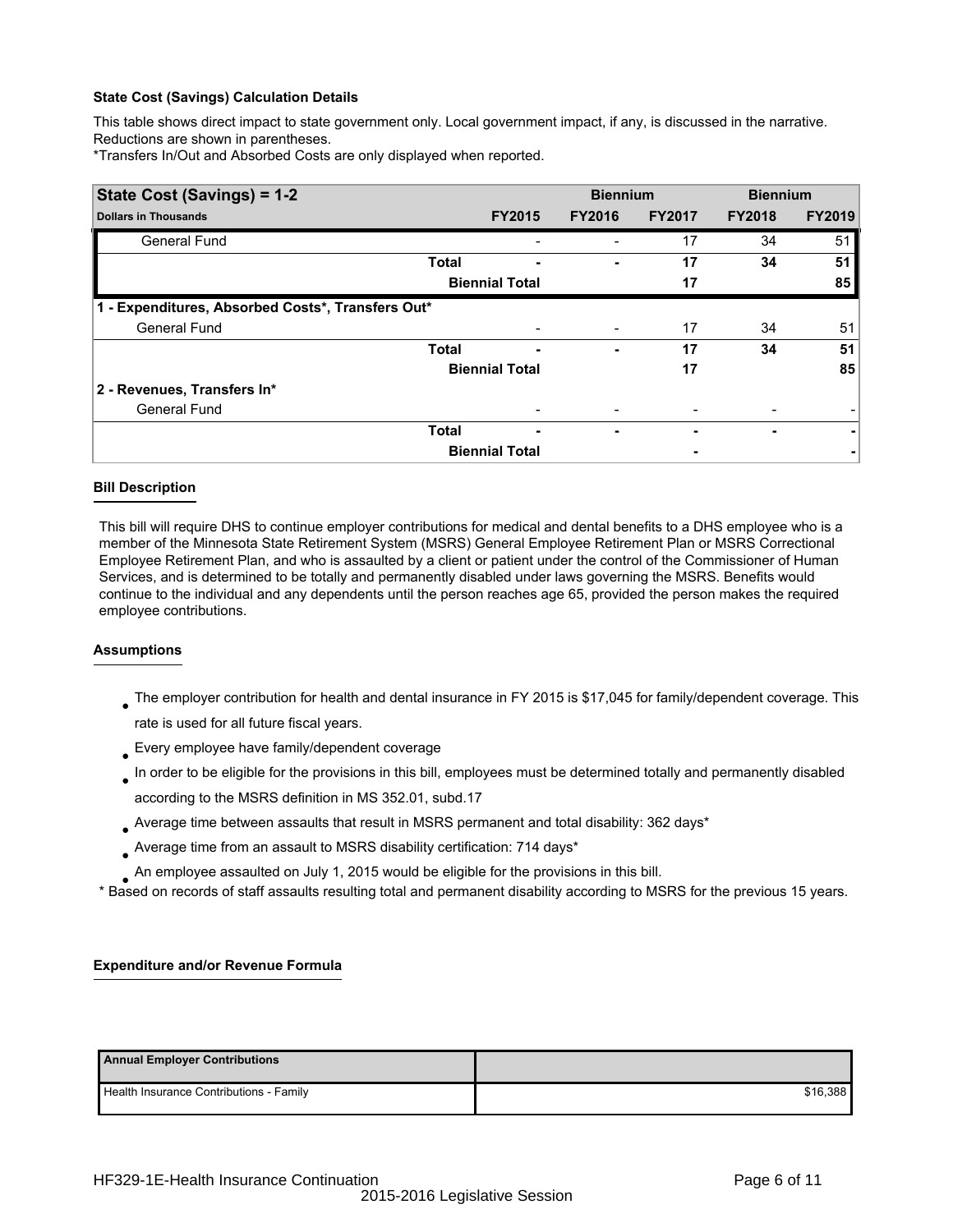| <b>Annual Employer Contributions</b>    |             |                                            |                                          |        |                                               |          |                                              |  |  |  |
|-----------------------------------------|-------------|--------------------------------------------|------------------------------------------|--------|-----------------------------------------------|----------|----------------------------------------------|--|--|--|
| Dental Insurance Contributions - Family |             |                                            |                                          |        | \$657                                         |          |                                              |  |  |  |
| <b>Employer Contribution Total</b>      |             |                                            |                                          |        | \$17,045                                      |          |                                              |  |  |  |
| <b>FY</b>                               |             | Employer<br><b>Contributions</b>           | <b>Newly Elig.</b><br><b>Individuals</b> |        | <b>Cumulative Elig.</b><br><b>Individuals</b> |          | <b>Total Employer</b><br><b>Contribution</b> |  |  |  |
| <b>FY16</b>                             |             | \$17,045                                   |                                          | 0      | 0                                             | \$0      |                                              |  |  |  |
| <b>FY17</b>                             |             | \$17,045                                   |                                          | 1      | $\mathbf{1}$                                  |          | \$17,045                                     |  |  |  |
| <b>FY18</b>                             |             | \$17,045                                   | 1                                        |        | $\overline{c}$                                |          | \$34,090                                     |  |  |  |
| FY19                                    |             | \$17,045                                   |                                          | 1      | 3                                             | \$51,135 |                                              |  |  |  |
|                                         |             |                                            |                                          |        |                                               |          |                                              |  |  |  |
| Fiscal Tracking Summary (\$000s)        |             |                                            |                                          |        |                                               |          |                                              |  |  |  |
| Fund                                    | <b>BACT</b> | <b>Description</b>                         | FY2016                                   | FY2017 |                                               | FY2018   | FY2019                                       |  |  |  |
| GF                                      | 63          | Employer<br>Health/Dental<br>Contributions | \$0                                      | \$17   |                                               | \$34     | \$51                                         |  |  |  |
|                                         |             |                                            |                                          |        |                                               |          |                                              |  |  |  |
|                                         |             |                                            |                                          |        |                                               |          |                                              |  |  |  |
|                                         |             |                                            |                                          |        |                                               |          |                                              |  |  |  |
|                                         |             | <b>Total Net</b><br><b>Fiscal Impact</b>   | \$0                                      | \$17   |                                               | \$34     | \$51                                         |  |  |  |
|                                         |             | <b>Full Time</b><br><b>Equivalents</b>     | $\mathbf 0$                              | 0      |                                               | 0        | $\mathbf 0$                                  |  |  |  |

## **Long-Term Fiscal Considerations**

After FY19, it is estimated that one employee will become eligible every fiscal year for nine years, gradually increasing the costs over time. In FY29, 13 individuals would be simultaneously eligible for the provisions in this bill. This would have an estimated annual cost of about \$222,000 (not accounting for inflation of health and dental insurance costs).

## **Local Fiscal Impact**

None

## **References/Sources**

SEGIP, 2015 Advantage Health Plan Rates (http://www.mn.gov/mmb/images/2015-health-plan-rates.pdf )

SEGIP, 2015 Dental Plan Rates (http://www.mn.gov/mmb/images/2015-dental-plan-rates.pdf )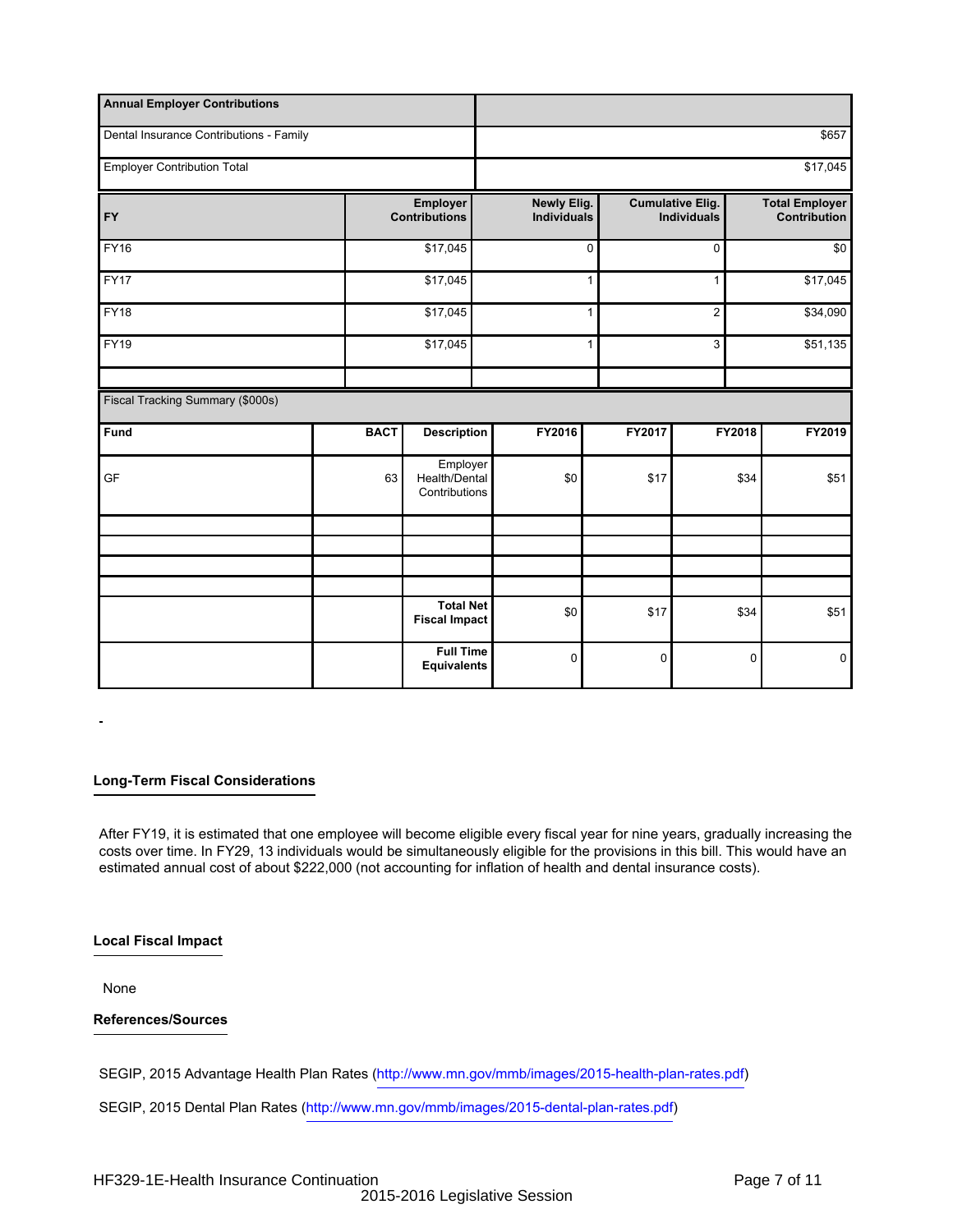DHS Human Resources, MSRS Total and Permanent Disability Report

**Agency Contact:** Shirley Jacobson (651) **Agency Fiscal Note Coordinator Signature:** Don Allen **Date:** 2/24/2015 12:12:49 PM **Phone:** 651 431-2932 **Email:** Don.Allen@state.mn.us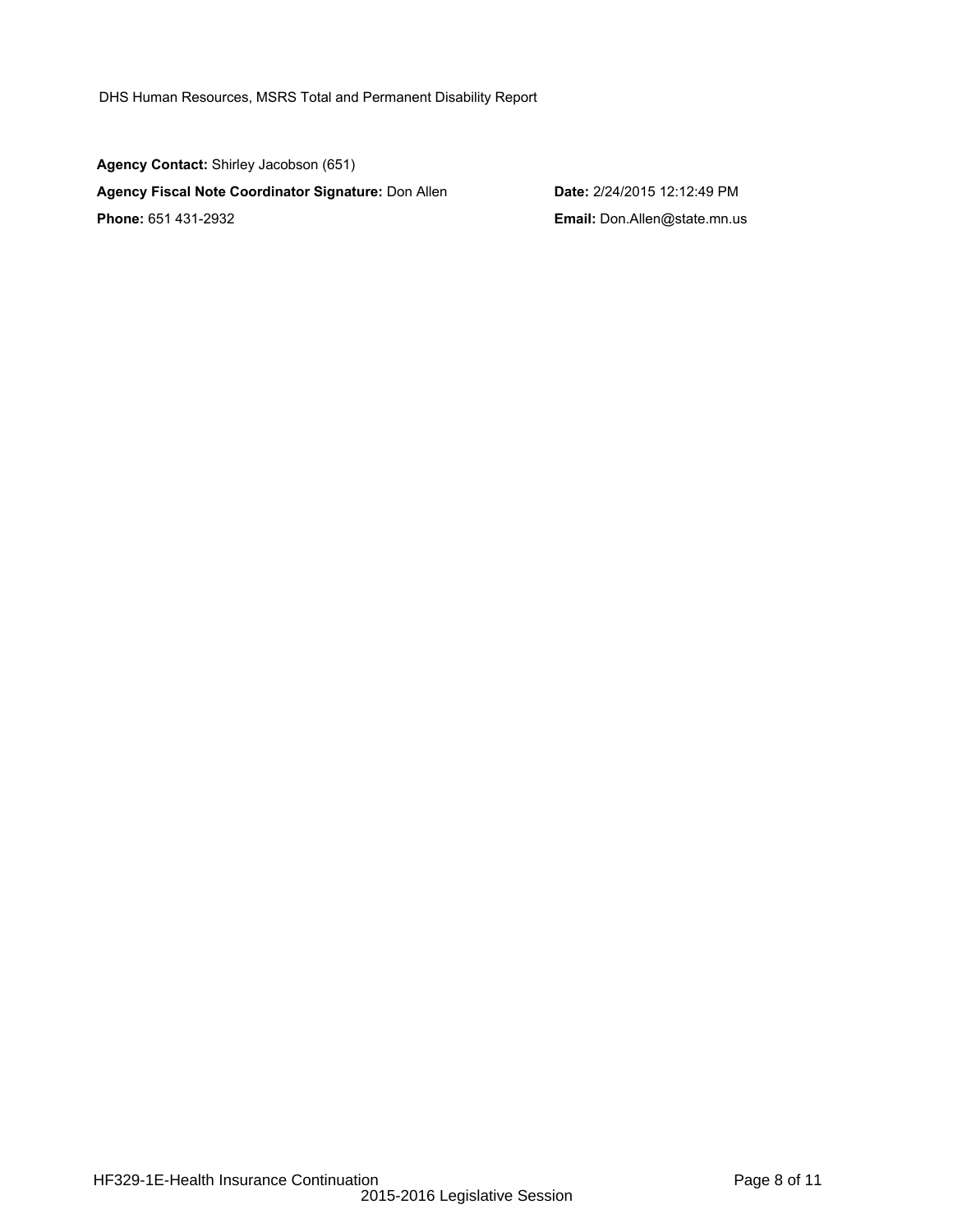**HF329 - 1E - "Health Insurance Continuation"**

| Chief Author:<br>Commitee:            | <b>Bob Dettmer</b><br><b>Public Safety and Crime Prevention Policy and Finance</b> | <b>State Fiscal Impact</b>   | <b>Yes</b> | <b>No</b> |
|---------------------------------------|------------------------------------------------------------------------------------|------------------------------|------------|-----------|
| Date Completed: 03/02/2015<br>Agency: | <b>Corrections Dept</b>                                                            | Expenditures                 | X          |           |
|                                       |                                                                                    | Fee/Departmental<br>Earnings |            | X         |
|                                       |                                                                                    | <b>Tax Revenue</b>           |            | Х         |
|                                       |                                                                                    | Information Technology       |            | Χ         |
|                                       |                                                                                    |                              |            |           |
|                                       |                                                                                    | Local Fiscal Impact          |            | ✓         |

This table shows direct impact to state government only. Local government impact. if any, is discussed in the narrative. Reductions shown in the parentheses.

| <b>State Cost (Savings)</b> |              |                       | <b>Biennium</b>          |               | <b>Biennium</b> |               |
|-----------------------------|--------------|-----------------------|--------------------------|---------------|-----------------|---------------|
| <b>Dollars in Thousands</b> |              | <b>FY2015</b>         | <b>FY2016</b>            | <b>FY2017</b> | <b>FY2018</b>   | <b>FY2019</b> |
| <b>General Fund</b>         |              | -                     | $\overline{\phantom{0}}$ |               | 34              | 51            |
|                             | <b>Total</b> | -                     | ۰                        |               | 34              | 51            |
|                             |              | <b>Biennial Total</b> |                          | 17            |                 | 85            |
|                             |              |                       |                          |               |                 |               |

| <b>Full Time Equivalent Positions (FTE)</b> |       |                          | <b>Biennium</b> |                          |                          | <b>Biennium</b> |  |
|---------------------------------------------|-------|--------------------------|-----------------|--------------------------|--------------------------|-----------------|--|
|                                             |       | <b>FY2015</b>            | <b>FY2016</b>   | <b>FY2017</b>            | <b>FY2018</b>            | <b>FY2019</b>   |  |
| General Fund                                |       | $\overline{\phantom{a}}$ |                 | $\overline{\phantom{0}}$ | $\overline{\phantom{0}}$ |                 |  |
|                                             | Total |                          |                 | $\overline{\phantom{0}}$ |                          |                 |  |

# **Executive Budget Officer's Comment**

I have reviewed this fiscal note for reasonableness of content and consistency with MMB's Fiscal Note policies.

EBO Signature: Jim King Date: 2/25/2015 4:51:43 PM

Phone: 651 201-8033 Email jim.king@state.mn.us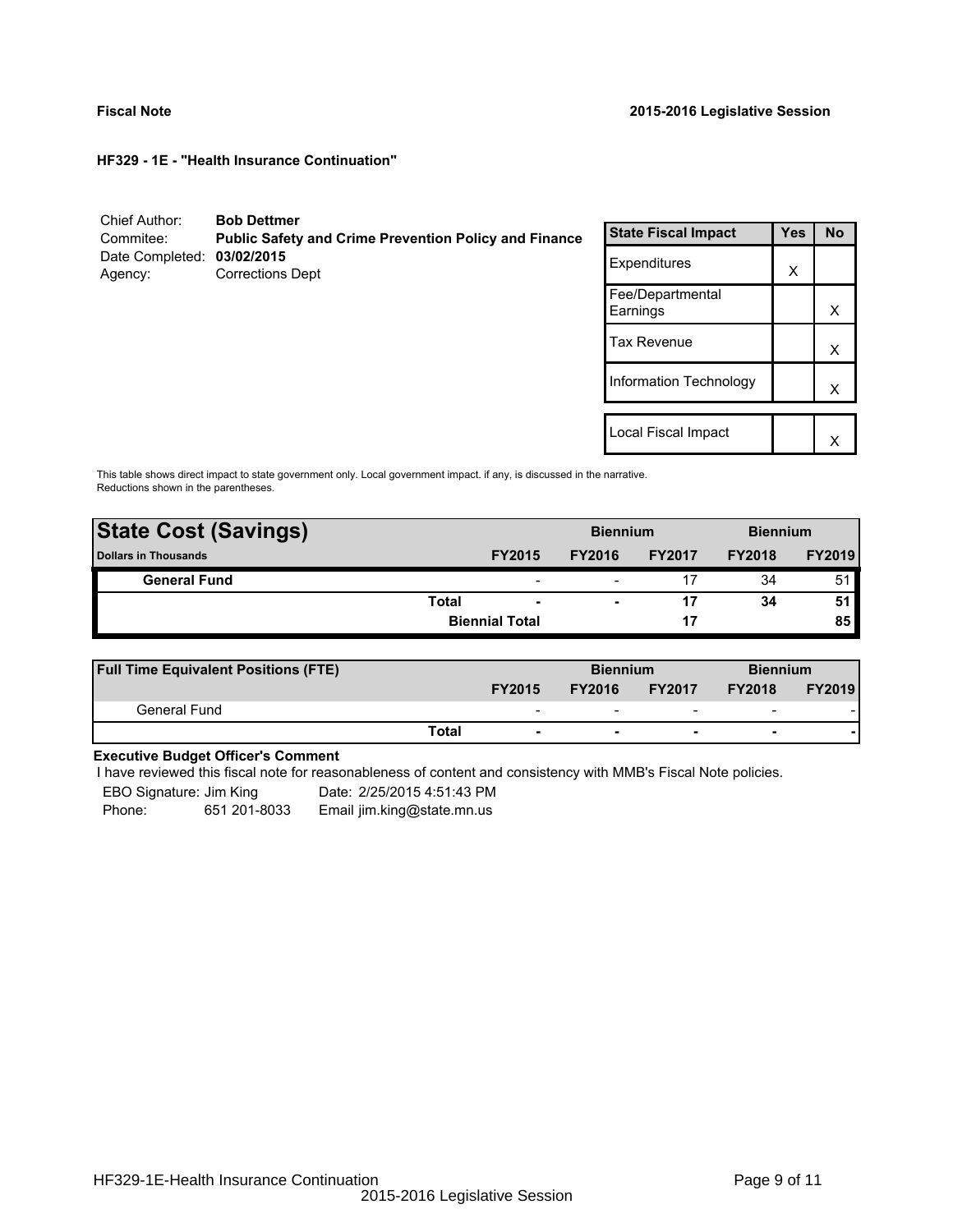This table shows direct impact to state government only. Local government impact, if any, is discussed in the narrative. Reductions are shown in parentheses.

\*Transfers In/Out and Absorbed Costs are only displayed when reported.

| State Cost (Savings) = 1-2                        |              |                       |               | <b>Biennium</b> | <b>Biennium</b> |               |  |
|---------------------------------------------------|--------------|-----------------------|---------------|-----------------|-----------------|---------------|--|
| <b>Dollars in Thousands</b>                       |              | <b>FY2015</b>         | <b>FY2016</b> | <b>FY2017</b>   | <b>FY2018</b>   | <b>FY2019</b> |  |
| <b>General Fund</b>                               |              |                       |               | 17              | 34              | 51            |  |
|                                                   | <b>Total</b> |                       |               | 17              | 34              | 51            |  |
|                                                   |              | <b>Biennial Total</b> |               | 17              |                 | 85            |  |
| 1 - Expenditures, Absorbed Costs*, Transfers Out* |              |                       |               |                 |                 |               |  |
| <b>General Fund</b>                               |              |                       |               | 17              | 34              | 51            |  |
|                                                   | <b>Total</b> | -                     | ۰             | 17              | 34              | 51            |  |
|                                                   |              | <b>Biennial Total</b> |               | 17              |                 | 85            |  |
| 2 - Revenues, Transfers In*                       |              |                       |               |                 |                 |               |  |
| <b>General Fund</b>                               |              |                       |               |                 |                 |               |  |
|                                                   | <b>Total</b> | ٠                     | ۰             |                 | ۰               | ۰             |  |
|                                                   |              | <b>Biennial Total</b> |               |                 |                 |               |  |

## **Bill Description**

The proposed legislation would require the Department of Corrections (DOC) to continue employer contributions for medical and dental benefits to a DOC employee who is a member of the Correctional Employees Retirement Plan (CERP) of the Minnesota State Retirement System (MSRS), is assaulted by a person under correctional supervision for a criminal offense, and as a result of the assault is determined to be totally and permanently disabled under the laws governing the MSRS. Benefits would continue until the person reaches age 65, provided the person makes the required employee contributions.

## **Assumptions**

 The DOC currently provides similar insurance coverage for employees under similar circumstances who are members of the general plan of the MSRS.

 In the last ten years ten DOC employees covered by the CERP of the MSRS were assaulted by a person under correctional supervision for a criminal offense where that assault resulted in the employee's total and permanent disability.

 Based on current rates the annual cost of the employer contribution, including dependent coverage, is \$16,388 for health insurance and \$657 for dental insurance. The total annual employer contribution would be \$17,045.

Under the provisions of this bill the DOC would be required to continue insurance benefits until the person reaches age 65, provided the person makes the require employee contributions.

 The DOC cannot determine with certainty how often this type of event may occur in the future. Based on the historical analysis, it would be reasonable to assume that, on average, one additional person each year may be eligible to receive the employer contribution for insurance benefits under the provisions of this bill.

 Due to the amount of time it takes from the date of an assault and MSRS disability certification, the fiscal impact wouldn't begin until FY2017.

There are no criminal provisions in this bill.

There would be no impact on state prison beds or supervision caseloads.

 This bill would be effective the day following final enactment and would apply to a person assaulted by an inmate on or after that date.